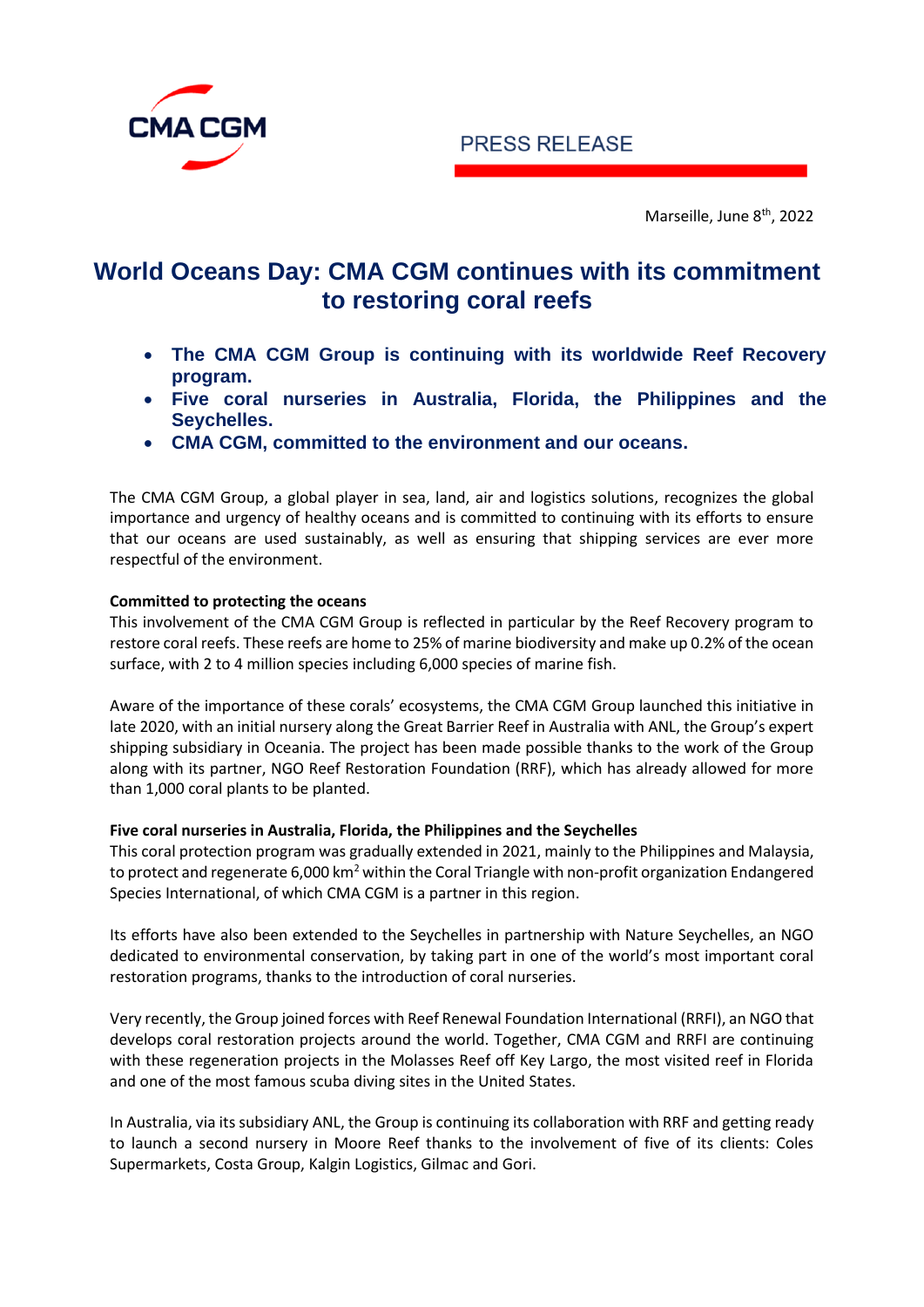#### **CMA CGM, committed to the environment**

With this worldwide coral reef restoration program, the CMA CGM Group is continuing to support sustainable use of the oceans and respect of ecosystems by means of a number of major projects, in keeping with its sustainable development strategy, and has launched initiatives to help to protect biodiversity and nature:

- **Ending transportation of plastic waste on all the Group's vessels worldwide as of June 1, 2022**: a pioneering decision in the shipping industry to protect the oceans and biodiversity.
- The CMA CGM Group decided in 2019 that **none of its ships would use the Northern Sea Route** in order to protect the Arctic and its biodiversity.
- **Partnership with Woods Hole Oceanographic Institution (WHOI)** to improve understanding of right whales on the east coast of the United States. Thanks to funding from CMA CGM, WHOI researchers have deployed two passive acoustic monitoring buoys off the coasts of Norfolk (Virginia) and Savannah (Georgia).
- **Limiting vesselspeed**: within cetacean and marine mammal breeding areas, CMA CGM vessels reduce their speed to 10 knots in order to prevent the risk of collision.
- **"Green ships" program** on board all ships owned by the Group to sort waste on board and then recycle it on land.
- **Inspections of ship hulls using underwater drones** lower carbon dioxide emissions by detecting encrustations of shellfish on the hull, which limit hydrodynamic performance.
- **The CMA CGM Group equips its vessels with an innovative ballast water treatment system using UV light**; this system allows it to eliminate any exogenous living organisms with no major impact on local biodiversity and without any use of chemical products.
- **CMA CGM is part of the Ocean & Climate Platform**, spearheaded by the UN within the framework of the Group's belonging to the United Nations Global Compact (UNGC). The platform helps to promote targets and best practices to support sustainable development of the oceans.
- **The CMA CGM Group has set itself the target of achieving Net Zero Carbon in 2050**, primarily by developing the use of fuel alternatives. At present, the CMA CGM Group has 29 e-methane ready vessels currently powered by LNG, which is the best industrial tool for protecting air quality and which eliminates 99% of sulfur oxides, 91% of fine particles and 92% of nitrogen oxide emissions, exceeding existing regulations. Using LNG gets rid of sulfur emissions, which acidify the oceans, affecting coral and marine biodiversity.

**Claire Martin, Vice President Sustainability at the CMA CGM Group**, comments*: "The oceans are an essential place for the health and equilibrium of the planet and its inhabitants. The CMA CGM Group and all its crewmembers, operating a fleet of vessels on all of the world's seas, are strongly committed to protecting these valuable marine ecosystems in order to combat climate change and loss of biodiversity. That is why the Group acts daily to measure and limit its impact and works alongside scientists and NGOs to make its contribution to protecting and regenerating our oceans. We will attend the UN Ocean Conference in Lisbon at the end of the month to pass on these messages and set out the concrete measures being taken by the CMA CGM Group".*

#### *About CMA CGM*

*Led by Rodolphe Saadé, the CMA CGM Group, a global player in sea, land, air and logistics solutions, serves more than 420 ports around the world across 5 continents, with a fleet of 580 vessels. The Group transported 22 million TEU containers (twenty-foot equivalent units) in 2021. With its subsidiary CEVA Logistics, a global logistics player which transported 474,000 tons of air cargo and more than 21 million tons of inland freight, and its air cargo division CMA CGM AIR CARGO, the CMA CGM Group is constantly innovating to provide customers a comprehensive and increasingly efficient offering, thanks to new shipping, inland, air freight and logistics solutions.* 

*Each year, via the CMA CGM Foundation, the Group supports thousands of children as part of its efforts to promote education for all and equal opportunities. The CMA CGM Foundation also intervenes in humanitarian crises requiring an emergency response by calling on the Group's shipping and logistics expertise to deliver humanitarian supplies around the world.* 

*Present in 160 countries through its network of more than 400 offices and 750 warehouses, the Group employs 150,000 people worldwide, including 2,900 in Marseille where its head office is located.*

*[cmacgm-group.com](http://www.cmacgm-group.com/)*

*Firmly committed to the energy transition in shipping and a pioneer in its use of alternative fuels, the CMA CGM Group has set a Net Zero-Carbon target for 2050.*